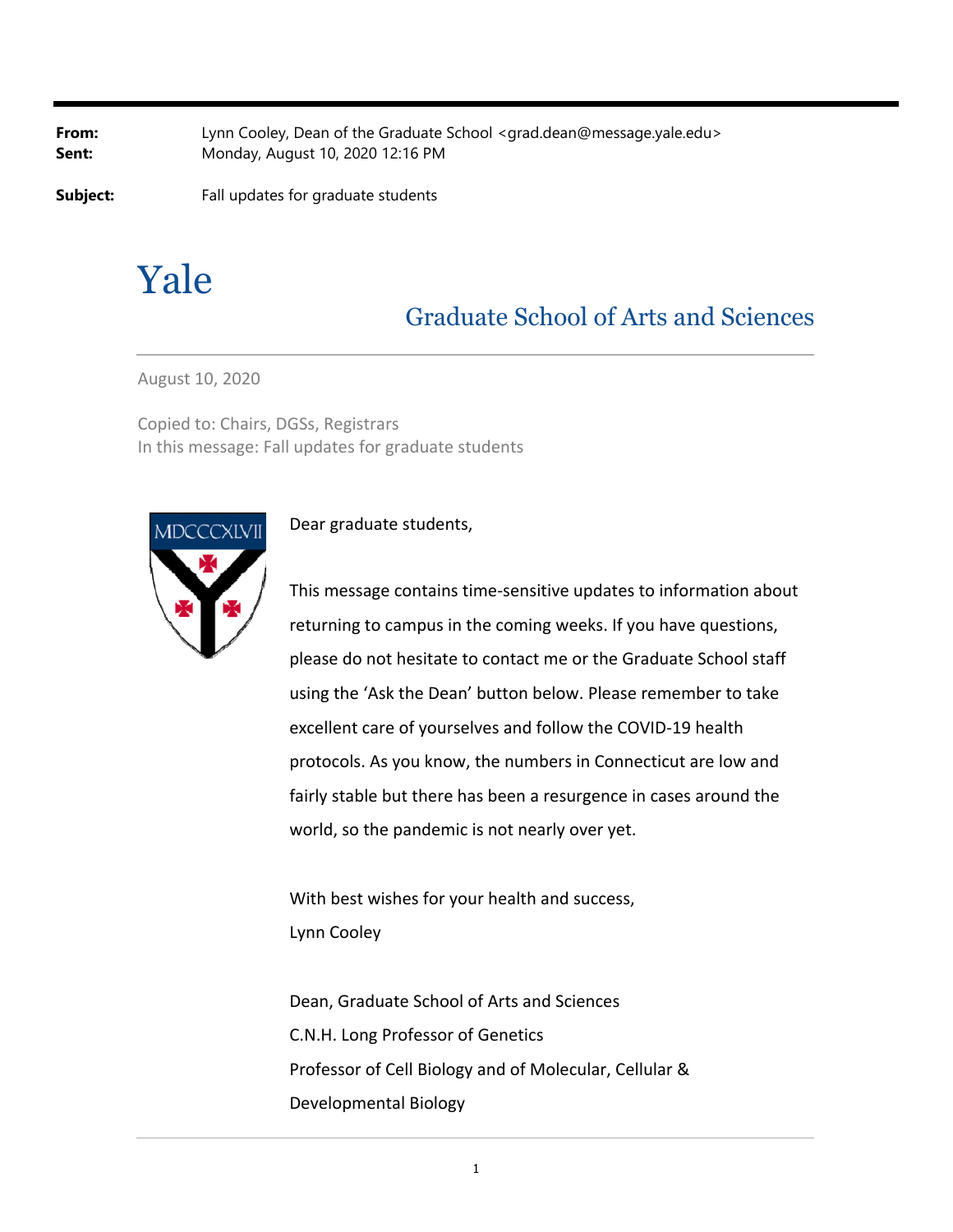# **Yale COVID‐19 info for graduate students**

The University's COVID-19 web portal is updated frequently with guidance about all things related to the pandemic and coming to campus: Health and safety guidelines.

You can also find FAQs for graduate students and important messages from the Dean and other University leaders on the GSAS **website** 

# **Quarantine and testing**

# **Before/upon arrival on campus (New Haven)**

Please schedule your on‐arrival test between now and the start of the semester through the Yale COVID-19 Screening Program. Testing appointments are currently available now through August 21, Monday‐ Friday, 8 am ‐ 5 pm. If you are already on campus or in the New Haven area, you are encouraged to schedule now. Additional times will be made available later.

Individuals with positive test results will be contacted by Yale Health and required to self‐isolate. It is also recommended that you sign up for a MyChart account for **online access to all of your** medical information including lab and radiologic results. We also recommend downloading the app (App Store and Google Play).

You can find the latest pre-arrival health and safety guidelines on the Yale COVID‐19 site.

If you have questions, please call the Campus COVID Resource Line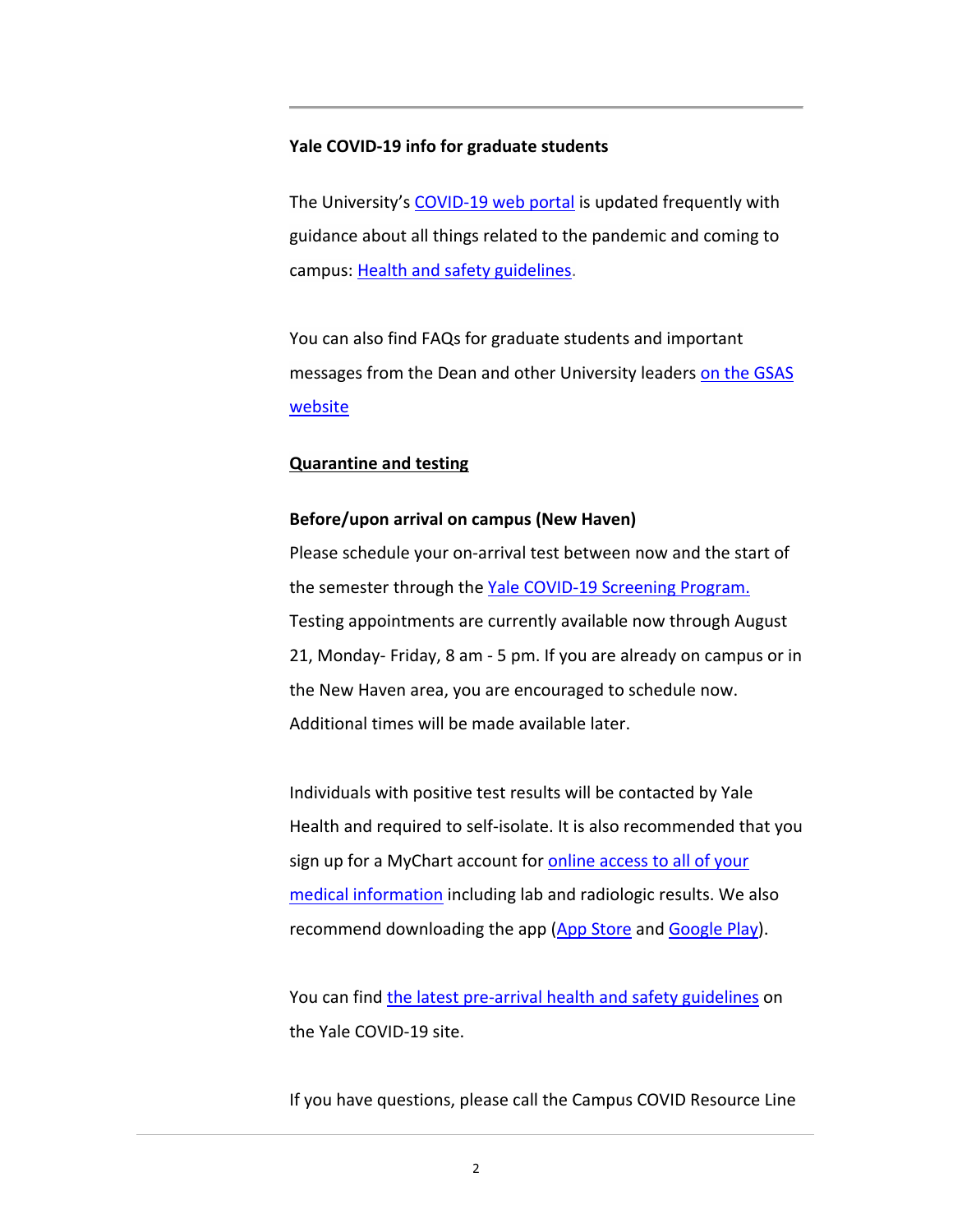(203‐432‐6604).

#### **Arriving from another country or US state**

If you're coming to New Haven from one of the US states included in the State of Connecticut Travel Advisory you must complete a Connecticut Travel Health Form online and **quarantine for a total of 14‐days upon arrival, regardless of test results**. Not completing the form or not observing the quarantine restrictions may result in a \$1,000 fine from the State of Connecticut.

Please see Governor Ned Lamont's Executive Order No. 7III on the Connecticut State website regarding state‐to‐state travel restrictions.

Please see the CDC webpage listing the countries from which international travelers to the U.S. are currently prohibited.

**For healthcare students only**: per the State of CT Travel Advisory, health care students including medical, nursing or physician associate arriving from affected states, are NOT required to quarantine for 14 days on arrival. These students living in Harkness or Helen Hadley Hall should follow the guidance above to ensure appropriate screening: test on arrival, quarantine until negative, then proceed with twice weekly testing.

If you have questions, please contact the **COVID Campus Resource Line,** which is staffed by health care professionals, at 203‐432‐6604 (toll free at 866‐924‐9253). Available 8 a.m. – 5 p.m. (Eastern time), 7 days a week.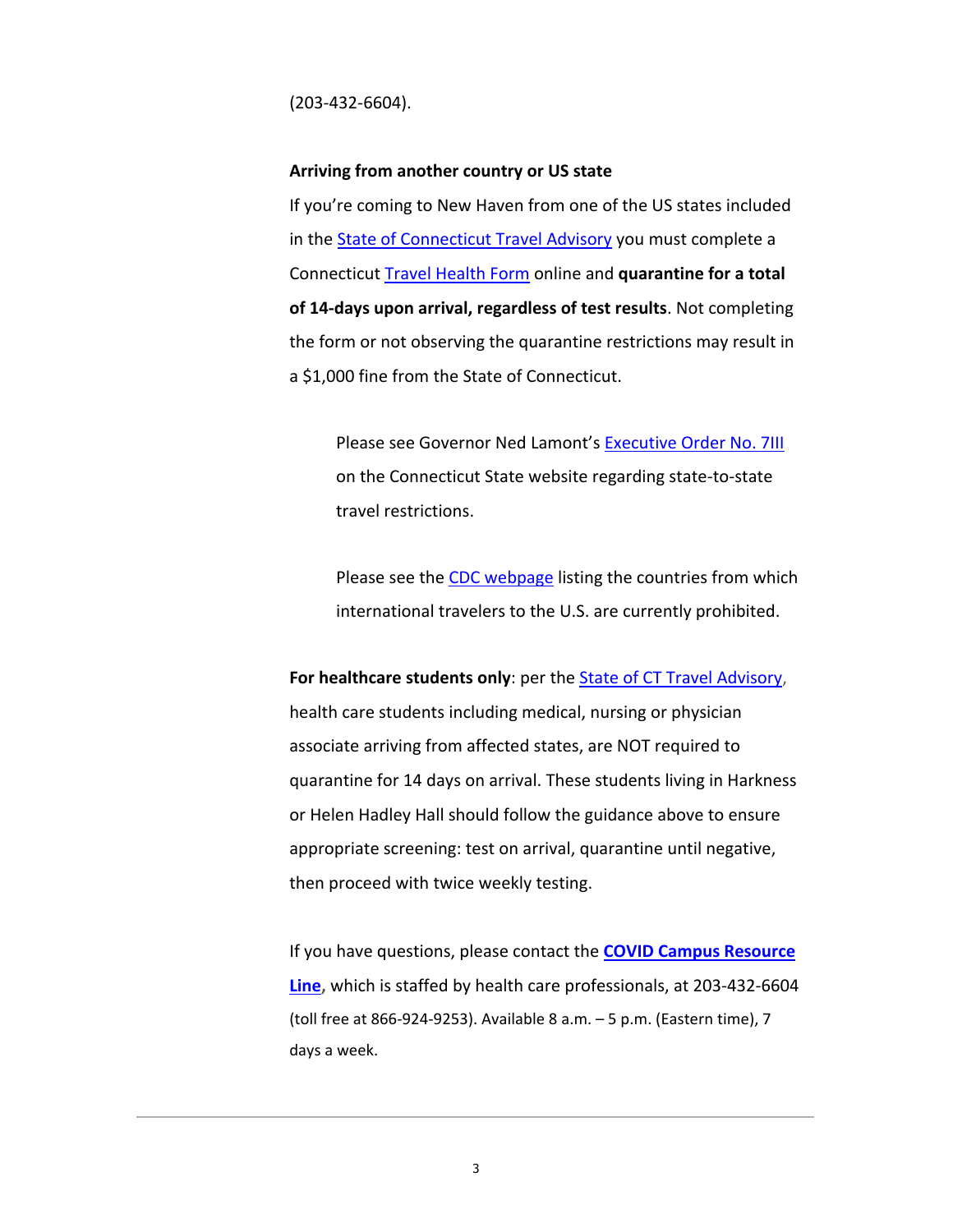#### **How to Quarantine**

If your state is listed in the CT Travel Advisory or you have had a positive COVID‐19 test, you must self‐quarantine. This means staying in place, either at home or elsewhere, for fourteen days because you have been exposed to someone who has tested positive for COVID‐19.

Please see this additional helpful guidance for how to quarantine effectively at home alone, with roommates, or family members.

### **Ongoing screening**

Students in high‐density dormitory housing (Helen Hadley Hall and Harkness Hall) are required to be tested twice per week throughout the semester.

Students who do not live in high‐density dormitory housing may obtain subsequent testing on a voluntary basis through the Yale COVID‐19 Screening Program, up to once a week, especially if there are concerns about exposure.

Testing is important, but prevention of COVID‐19 transmission depends on all members of the campus committing to following health and safety guidelines and setting an example for their peers.

Students who have questions about the advisability and frequency of additional asymptomatic testing may call the **COVID Campus Resource Line**, which is staffed by health care professionals, at 203‐ 432‐6604 (toll free at 866‐924‐9253). Available 8 a.m. – 5 p.m. (Eastern time), 7 days a week.

4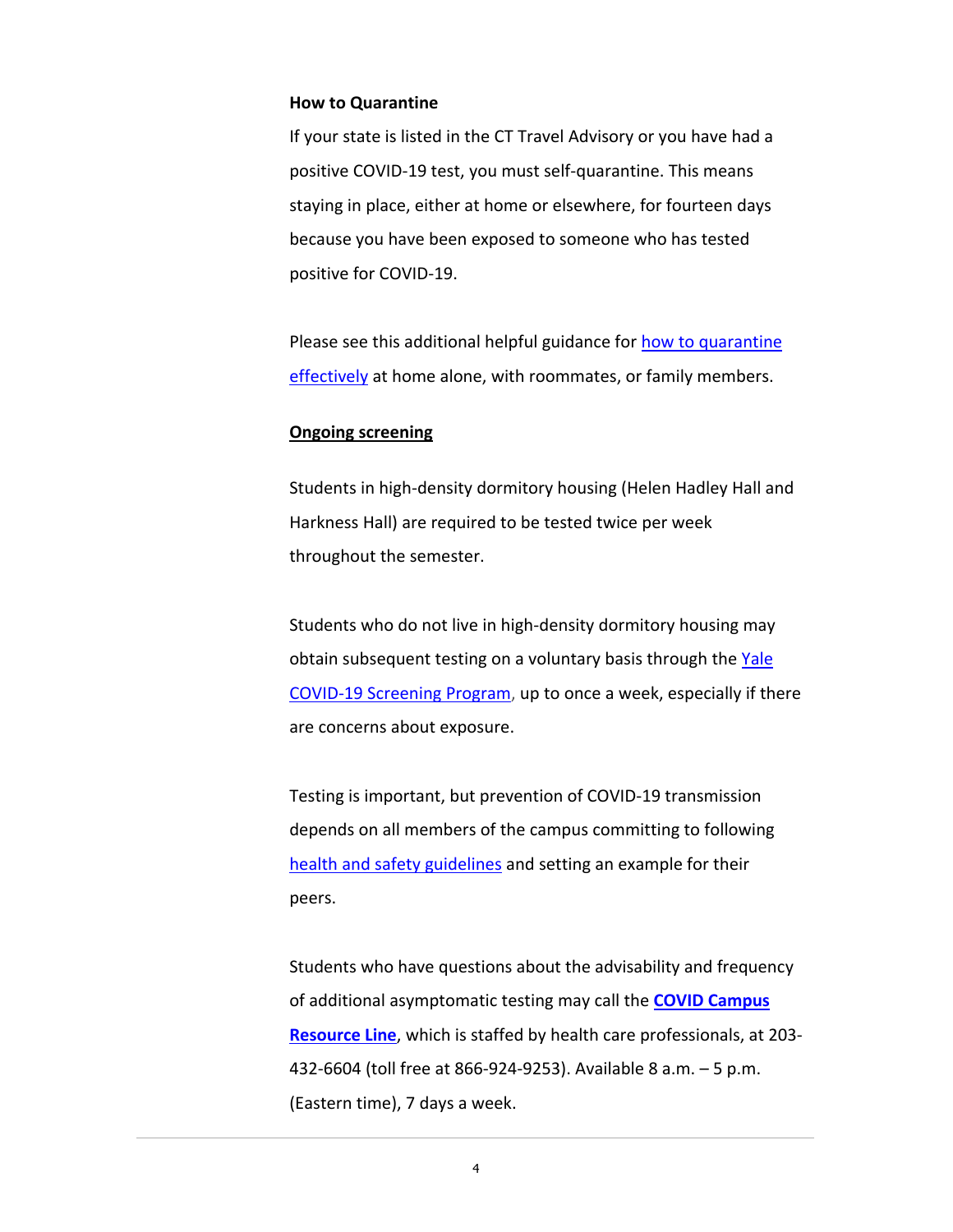#### **Pre‐registration**

Pre‐registration is available from August 10‐21. Please go to the Academic Requirements page on the GSAS website for further information about registration and courses.

#### **Not returning to campus this Fall?**

Master's and Ph.D. students who are not able to come to campus in time for the beginning of the semester due to health or travel restrictions may take classes remotely for the fall term.

Please register using the pre-registration guidance on the GSAS website.

Read more about GSAS policies for Fall 2020 here.

#### **International and domestic research** *in absentia*

If you have advanced to candidacy, are no longer taking classes, and are continuing research away from New Haven, we encourage you to register *in absentia.*

If you will reside in the continental US, outside of Connecticut, while registered in absentia, you should consider applying for the travel rider, which provides additional health services. The travel rider application is now open through August 15<sup>th</sup>.

Students who are living abroad should consult the International SOS Global Travel Assistance website for information about health care coverage.